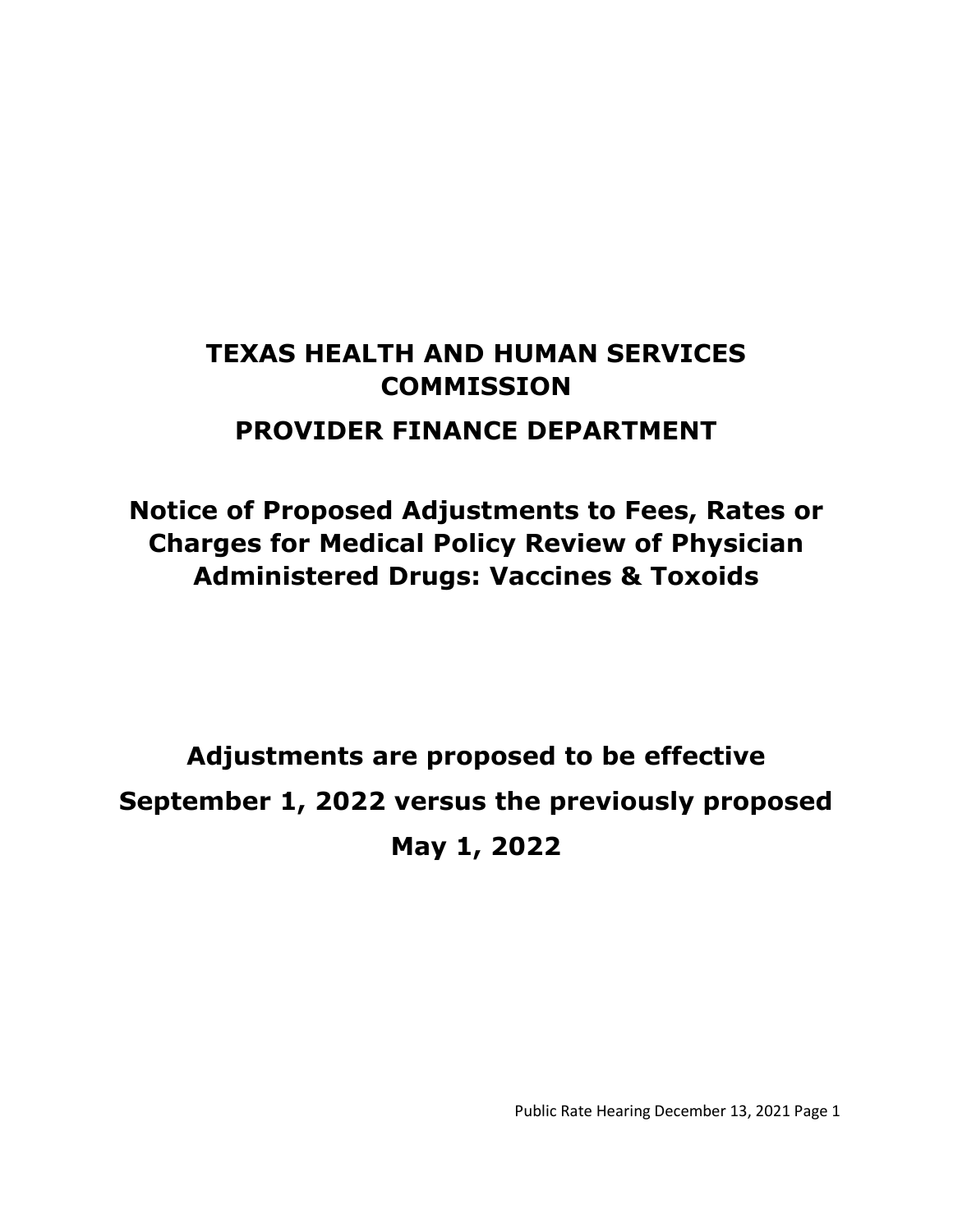### **SUMMARY OF PROPOSED ADJUSTMENTS**

## **To Be Effective September 1, 2022**

Included in this document is information relating to the proposed adjustments to Medicaid payment rates for the Medical Policy Review of Physician Administer Drugs: Vaccines & Toxoids. The Texas Health and Human Services Commission (HHSC) intends to submit an amendment to the Texas State Plan for Medical Assistance under Title XIX of the Social Security Act to update the fee schedules to reflect these proposed adjustments. The rates are proposed to be effective September 1, 2022.

#### **Hearing**

The Texas Health and Human Services Commission (HHSC) will conduct a hearing to receive public comment on proposed Medicaid payment rates detailed in this document on December 13, 2021, at 9:30 a.m. The hearing will be held in compliance with Texas Human Resources Code §32.0282, which requires public notice of and hearings on proposed Medicaid reimbursements. HHSC will broadcast the public hearing; the broadcast can be accessed at [https://hhs.texas.gov/about-hhs/communications](https://hhs.texas.gov/about-hhs/communications-events/live-archived-meetings)[events/live-archived-meetings.](https://hhs.texas.gov/about-hhs/communications-events/live-archived-meetings) The broadcast will be archived and can be accessed on demand at the same website.

Due to the declared state of disaster stemming from COVID-19, this hearing will be conducted both in-person and as an online event. Members of the public may attend the rate hearing in person, which will be held in the Public Hearing Room 125 in the John H Winters Building located at 701 W 51<sup>st</sup> Street, Austin, Texas or access a live stream of the meeting here. For the live stream, select the "Winters Live" tab.

Please register for the HHSC Public Rate Hearing for Medicaid Reimbursement Rates on December 13, 2021 9:30 AM CST at:

Registration URL: <https://attendee.gotowebinar.com/register/7233576367066930448> Webinar ID: 487-075-035

After registering, you will receive a confirmation email containing information about joining the webinar. You can also dial in using your phone by calling:

Conference Number: (415) 655-0060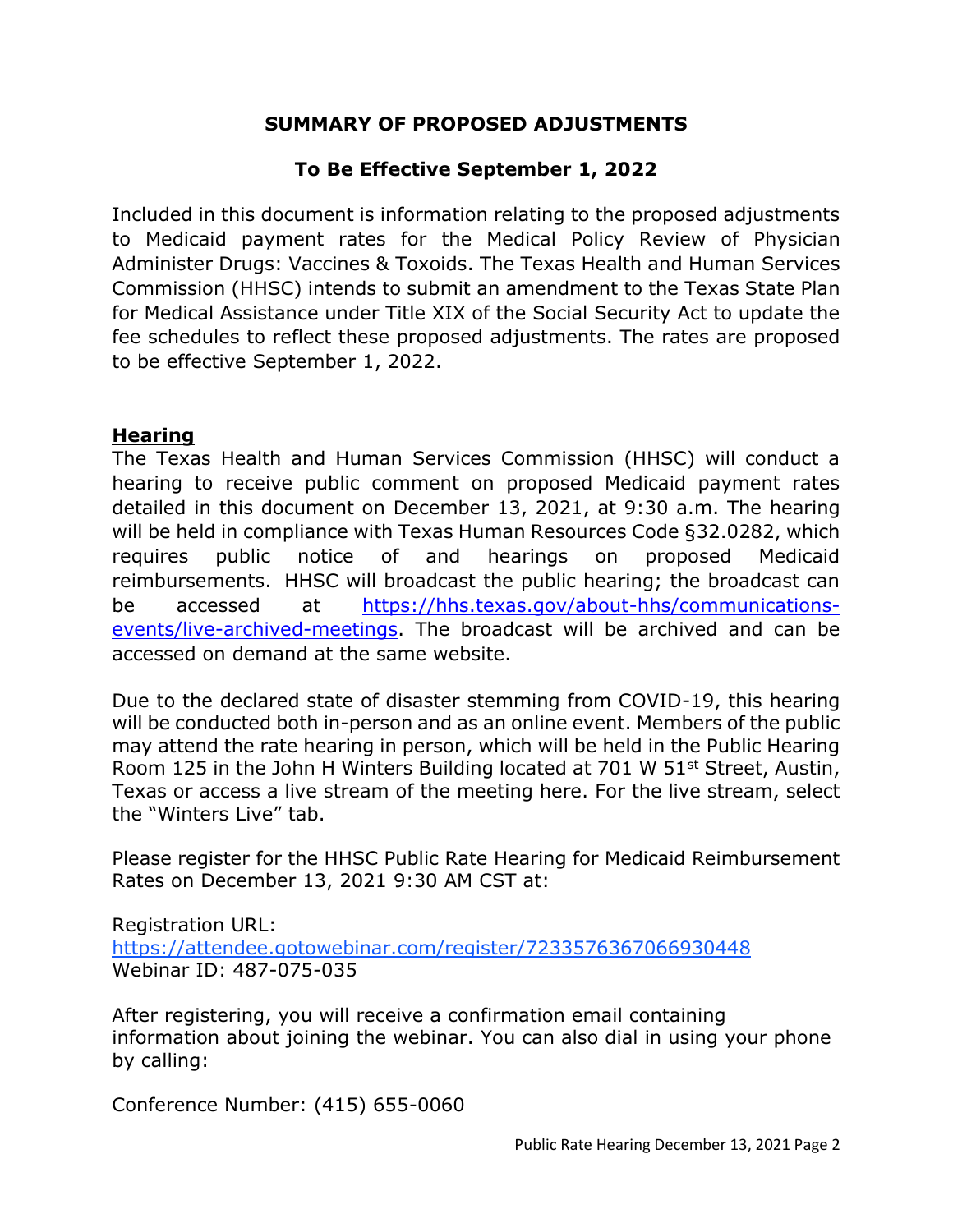Phone Audio Passcode: 377-443-173

HHSC will consider all concerns expressed at the hearing prior to final rate approval. This public hearing will be held in compliance with the provisions of Human Resources Code §32.0282 which requires a public hearing on proposed payment rate adjustments. Should you have any questions regarding the information in this document, please contact:

> Provider Finance Acute Care Services Texas Health and Human Services Commission E-mail: [PFDAcuteCare@hhs.texas.gov](mailto:PFDAcuteCare@hhs.texas.gov)

#### **Background**

HHSC is responsible for the reimbursement determination functions for the Texas Medicaid Program. Proposed rates are calculated utilizing established methodologies that conform to the Social Security Act and related federal regulations, the federally approved Texas Medicaid State Plan, all applicable state statutes and rules, and other requirements. HHSC reviews the Medicaid reimbursement rates for all acute care services every two years. These biennial reviews result in rates that are increased, decreased, or remain the same. The reviews are conducted to ensure that rates continue to be based on established rate methodologies.

#### **Methodology**

The specific administrative rules that govern the establishment of the fees in this proposal include these rules in the TAC:

§355.8085, which addresses the reimbursement methodology for physicians and other practitioners; and

§355.8441, which addresses the reimbursement methodologies for Early and Periodic Screening, Diagnosis, and Treatment (EPSDT) services (known in Texas as Texas Health Steps).

#### **Proposed Rate Adjustments**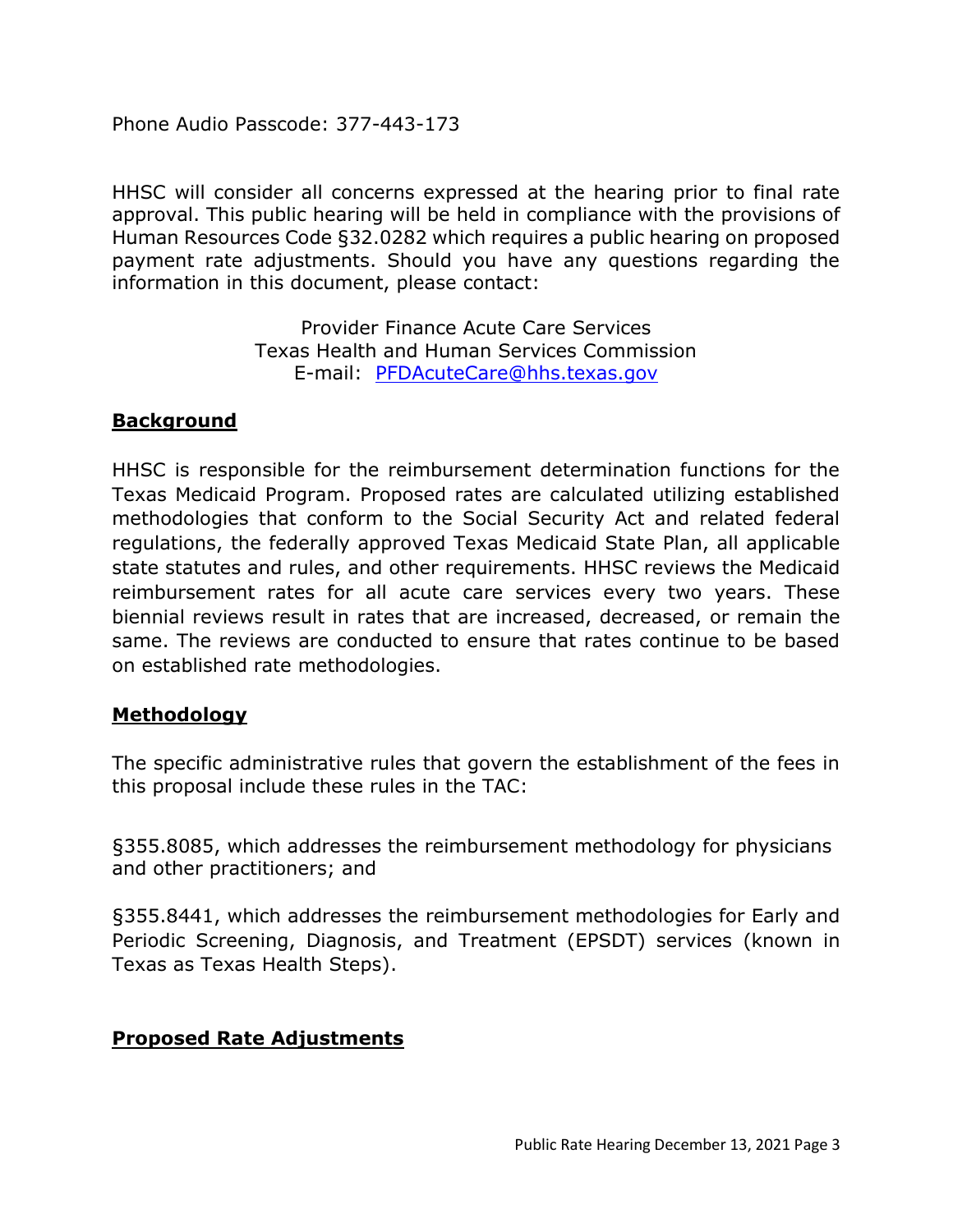A summary of the methodologies used to determine the proposed fee-forservice Medicaid rates is listed below:

- Procedure codes and descriptions used in the Texas Medicaid Program are national standard code sets as required by federal laws; Healthcare Common Procedural Coding System (HCPCS) and Current Procedural Terminology (CPT).
- Resource-based fee (RBF) methodology uses relative value units (RVUs) established by Medicare times a conversion factor. Current conversion factors include \$28.0672 for most services provided to children 20 years of age and younger and \$26.7305 for services provided to adults 21 years of age and older. Fees for services provided to children and identified as having access-to-care issues may be assigned a higher conversion factor, currently \$30.00.
- Access-based fees (ABFs) allow the state to reimburse for procedure codes not covered by Medicare or for which the Medicare fee is inadequate, or account for particularly difficult procedures, or encourage provider participation to ensure access to care.
- ABFs may also be established based on the Medicare fee for a service that is not priced using RVUs. Physician-administered drug pricing methodologies are outlined in §355.8085.
- For services and items that are not covered by Medicare or for which the Medicare rate is insufficient, different approaches are used to develop fees based on available information. These alternate methods include, as applicable:
	- o The median or mean of the Medicaid fees from 14 states (the 10 most populous and the 4 bordering Texas) or the median or mean of the states that cover the service
	- o Regional Medicare pricing from Novitas or a percentage of the Medicare fee
	- o The current Medicaid fee for a similar service (comparable code)
	- o 82 percent of the manufacturer suggested retail price (MSRP) supplied by provider associations or manufacturers
	- o 89.5 percent of the average wholesale price for enteral and parenteral products
	- o Cost shown on a manufacturer's invoice submitted by the provider to **HHSC**

Specific proposed payment rate adjustments are listed in the attachments outlined below:

Policy Att B(1) – PAD Vaccines & Toxoids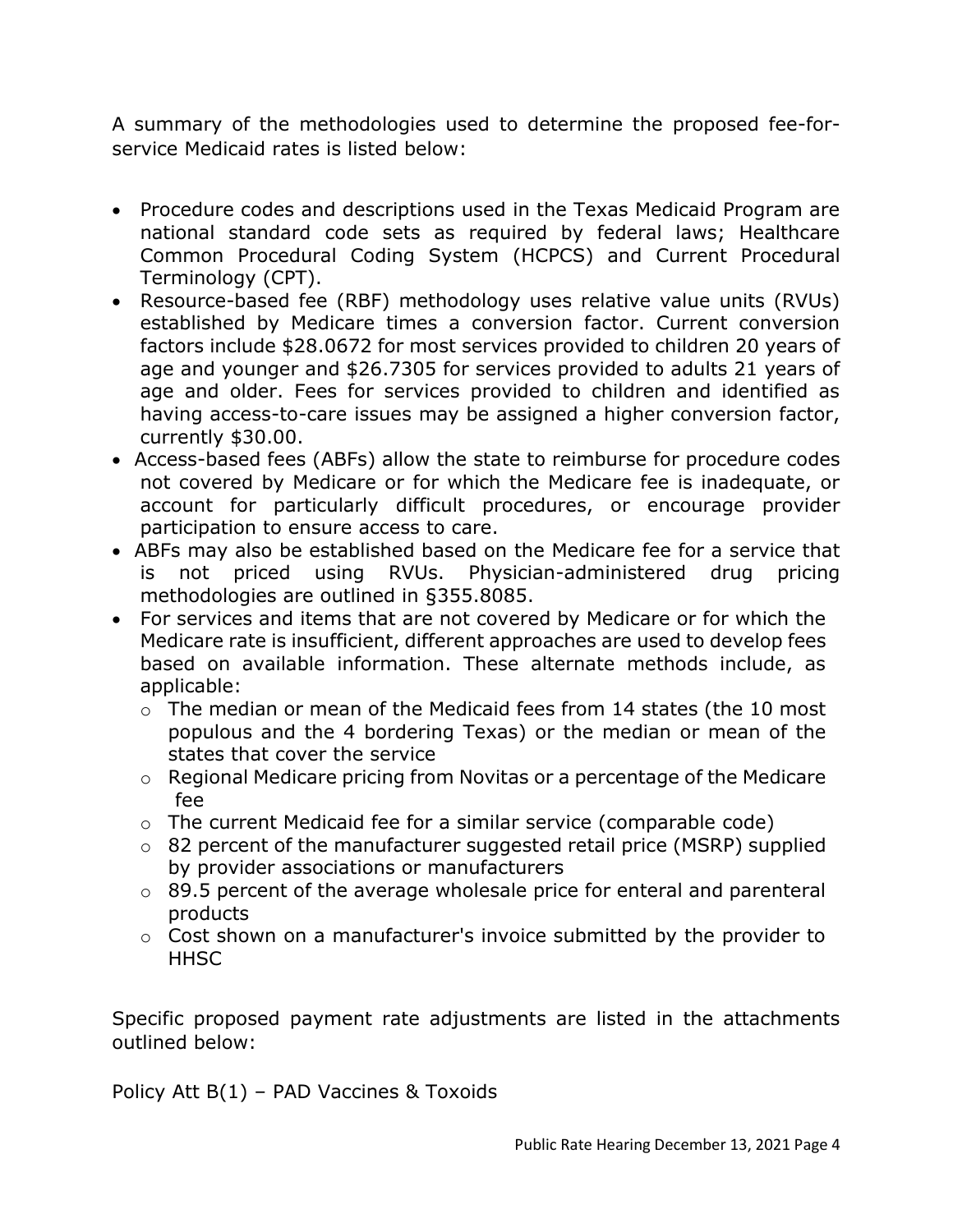Policy Att B(2) – PAD Vaccines & Toxoids Administration Codes

### **Written Comments**

Written comments regarding the proposed payment rate adjustments will be accepted in lieu of, or in addition to, oral testimony until 5 p.m. on **December 17, 2021**. Written comments may be sent by U.S. mail to the Texas Health and Human Services Commission, Attention: Provider Finance Department, Mail Code H-400, North Austin Complex, 4601 W Guadalupe St, Austin, Texas 78751; by fax to Provider Finance Department at (512) 730- 7475; or by e-mail to [PFDAcuteCare@hhs.texas.gov.](mailto:PFDAcuteCare@hhs.texas.gov) In addition, written comments will be accepted by overnight mail or hand delivery to Texas Health and Human Services Commission, Attention: Provider Finance Department, Mail Code H-400, North Austin Complex, 4601 W Guadalupe St, Austin, Texas 78751.

Persons with disabilities who wish to attend the hearing and require auxiliary aids or services should contact Provider Finance Department at (512) 730- 7401 at least 72 hours in advance for appropriate arrangements.

This public rate hearing briefing packet presents proposed payment rates and is distributed at HHSC public rate hearings and posted by the proposed effective date on the HHSC website at [https://pfd.hhs.texas.gov/rate](https://pfd.hhs.texas.gov/rate-packets)[packets.](https://pfd.hhs.texas.gov/rate-packets) Proposed rates may or may not be adopted, depending on HHSC management decisions after review of public comments and additional information. Provider and public notification about adoption decisions are published on the Texas Medicaid and Healthcare Partnership (TMHP) website at [http://www.tmhp.com](http://www.tmhp.com/) in banner messages, bulletins, notices, and updates to the Texas Medicaid fee schedules. The fee schedules are available in static files or online lookup at [http://public.tmhp.com/FeeSchedules.](http://public.tmhp.com/FeeSchedules)

**Preferred Communication.** During the current state of disaster due to COVID-19, physical forms of communication are checked with less frequency than during normal business operations. For quickest response, and to help curb the possible transmission of infection, please turn to e-mail or phone if possible for communication with HHSC related to this rate hearing.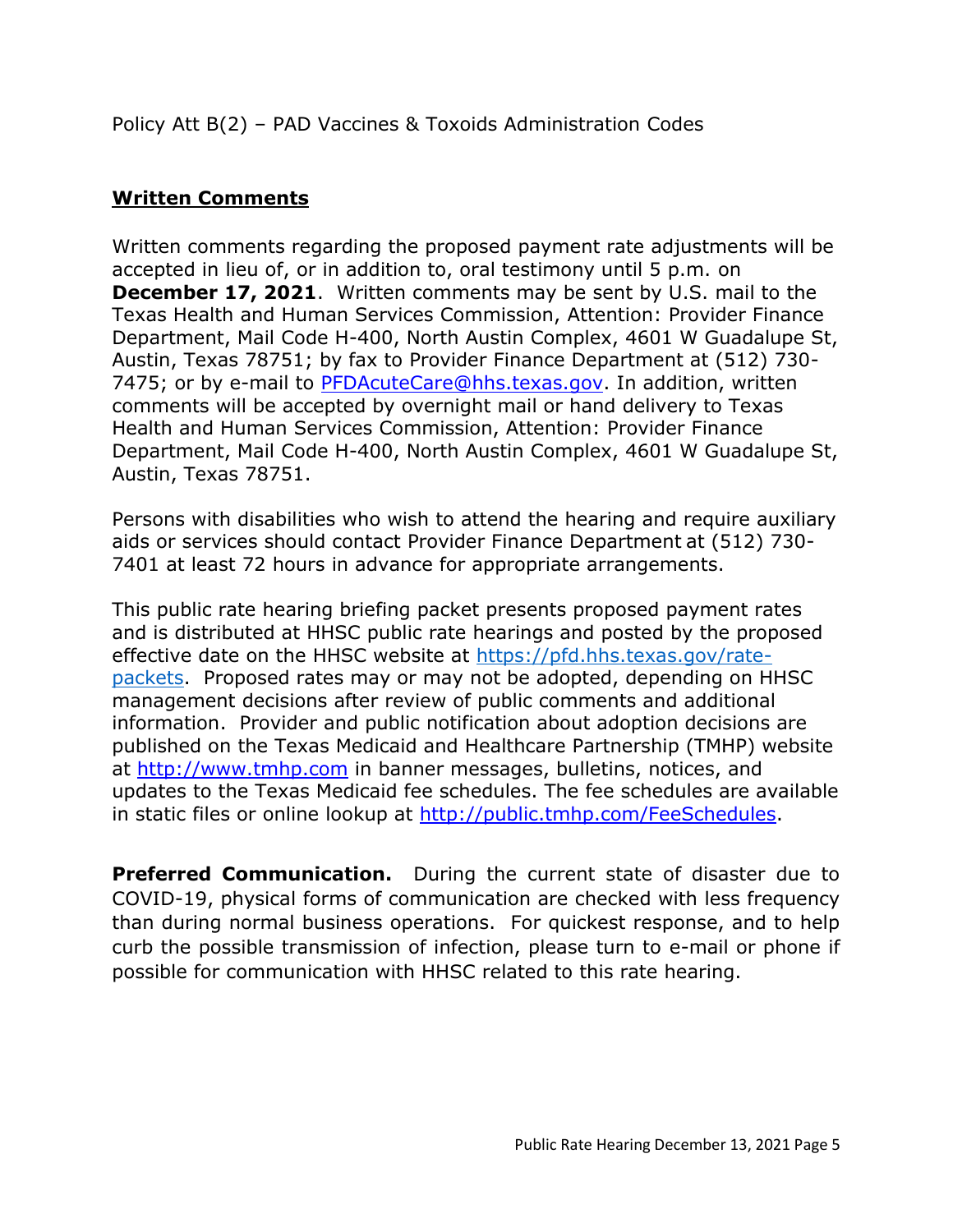#### **Policy Attachment B(1) - PAD Vaccines & Toxoids (proposed to be effective September 1, 2022)**

|              |                                     |                               |                           |                                                 |                                                                    | <b>CURRENT</b>                                |                                                    | 9/1/2022                    |                                                |                                                                          |
|--------------|-------------------------------------|-------------------------------|---------------------------|-------------------------------------------------|--------------------------------------------------------------------|-----------------------------------------------|----------------------------------------------------|-----------------------------|------------------------------------------------|--------------------------------------------------------------------------|
| 1            | <b>TOS* Procedure Code</b><br>90371 | <b>Long Description</b><br>∗∗ | Age<br>Range<br>$0 - 999$ | Non-<br><b>Facility</b><br>(N)/Faci<br>lity (F) | Provider<br>Type (PT)<br>/Provider<br><b>Specialty</b><br>$(PS)**$ | Current<br><b>Medicaid</b><br>Fee<br>\$113.54 | Current<br>Adjusted<br>Medicaid<br>Fee<br>\$113.54 | Medicaid<br>Fee<br>\$118.01 | <b>Adjusted</b><br>Medicaid<br>Fee<br>\$118.01 | Percent<br><b>Change from</b><br>Current<br><b>Medicaid Fee</b><br>3.94% |
| $\mathbf{1}$ | 90371                               | $**$                          | 0-999                     |                                                 | 72                                                                 | Not A<br>Benefit                              | Not A<br>Benefit                                   | \$118.01                    | \$118.01                                       | 100.00%                                                                  |
| 1            | 90371                               | $**$                          | 0-999                     |                                                 | 73                                                                 | Not A<br>Benefit                              | Not A<br>Benefit                                   | \$118.01                    | \$118.01                                       | 100.00%                                                                  |
| 1            | 90585                               | $**$                          | 0-999                     |                                                 |                                                                    | \$168.69                                      | \$168.69                                           | \$108.56                    | \$108.56                                       | $-35.65%$                                                                |
| 1            | 90586                               | $**$                          |                           |                                                 |                                                                    | \$134.25                                      | \$134.25                                           |                             | \$127.55                                       | $-4.99%$                                                                 |
| $\mathbf{1}$ | 90620                               | $**$                          | $0 - 999$<br>0-999        |                                                 |                                                                    | \$192.38                                      | \$192.38                                           | \$127.55<br>\$205.80        | \$205.80                                       | 6.98%                                                                    |
|              |                                     | $**$                          |                           |                                                 |                                                                    | \$192.38                                      | \$192.38                                           |                             |                                                |                                                                          |
| S            | 90620<br>90621                      | $**$                          | $0 - 20$                  |                                                 |                                                                    |                                               |                                                    | \$205.80<br>\$112.57        | \$205.80                                       | 6.98%                                                                    |
| 1            |                                     | $**$                          | 0-999                     |                                                 |                                                                    | \$112.57                                      | \$112.57                                           |                             | \$112.57                                       | 0.00%                                                                    |
| S            | 90621                               | $**$                          | $0 - 20$                  |                                                 |                                                                    | \$112.57                                      | \$112.57                                           | \$112.57                    | \$112.57                                       | 0.00%                                                                    |
| 1            | 90630                               |                               | $0 - 999$                 |                                                 |                                                                    | \$19.17                                       | \$19.17                                            | \$19.17                     | \$19.17                                        | 0.00%                                                                    |
| $\mathbf{1}$ | 90630                               | $**$                          | $0 - 999$                 |                                                 | 72                                                                 | Not A<br>Benefit<br>Not A                     | Not A<br>Benefit<br>Not A                          | \$19.17                     | \$19.17                                        | 100.00%                                                                  |
| $\mathbf{1}$ | 90630                               | $***$                         | $0 - 999$                 |                                                 | 73                                                                 | Benefit                                       | Benefit                                            | \$19.17                     | \$19.17                                        | 100.00%                                                                  |
| S            | 90630                               | $**$                          | 0-999                     |                                                 |                                                                    | \$19.17                                       | \$19.17                                            | \$19.17                     | \$19.17                                        | 0.00%                                                                    |
| 1            | 90632                               | $**$                          | 0-999                     |                                                 |                                                                    | \$54.33                                       | \$54.33                                            | \$56.31                     | \$56.31                                        | 3.64%                                                                    |
| S            | 90632                               | $**$                          | $0 - 20$                  |                                                 |                                                                    | \$54.33                                       | \$54.33                                            | \$56.31                     | \$56.31                                        | 3.64%                                                                    |
| $\mathbf 1$  | 90636                               | $**$                          | 0-999                     |                                                 |                                                                    | \$120.40                                      | \$120.40                                           | \$120.40                    | \$120.40                                       | 0.00%                                                                    |
| S            | 90636                               | $**$                          | $0 - 20$                  |                                                 |                                                                    | \$120.40                                      | \$120.40                                           | \$120.40                    | \$120.40                                       | 0.00%                                                                    |
| 1            | 90648                               | $**$                          | 0-999                     |                                                 |                                                                    | \$18.80                                       | \$18.80                                            | \$18.80                     | \$18.80                                        | 0.00%                                                                    |
| S            | 90648                               | $**$                          | $0 - 20$                  |                                                 |                                                                    | \$18.80                                       | \$18.80                                            | \$18.80                     | \$18.80                                        | 0.00%                                                                    |
| 1            | 90651                               | $**$                          | 0-999                     |                                                 |                                                                    | \$256.87                                      | \$256.87                                           | \$229.89                    | \$229.89                                       | $-10.50%$                                                                |
| S            | 90651                               | $**$                          | $0 - 20$                  |                                                 |                                                                    | \$256.87                                      | \$256.87                                           | \$229.89                    | \$229.89                                       | $-10.50%$                                                                |
| 1            | 90654                               | $**$                          | 0-999                     |                                                 |                                                                    | \$19.17                                       | \$19.17                                            | \$19.17                     | \$19.17                                        | $0.00\%$                                                                 |
| $\mathbf{1}$ | 90654                               | $**$                          | 0-999                     |                                                 | 72                                                                 | Not A<br>Benefit                              | Not A<br>Benefit                                   | \$19.17                     | \$19.17                                        | 100.00%                                                                  |
| $\mathbf{1}$ | 90654                               | $**$                          | 0-999                     |                                                 | 73                                                                 | Not A<br>Benefit                              | Not A<br>Benefit                                   | \$19.17                     | \$19.17                                        | 100.00%                                                                  |
| S            | 90654                               | $**$                          | $0 - 999$                 |                                                 |                                                                    | \$19.17                                       | \$19.17                                            | \$19.17                     | \$19.17                                        | 0.00%                                                                    |
| 1            | 90656                               | $**$                          | 0-999                     |                                                 |                                                                    | \$17.47                                       | \$17.47                                            | \$17.47                     | \$17.47                                        | 0.00%                                                                    |
| $\mathbf{1}$ | 90656                               | $**$                          | $0 - 999$                 |                                                 | 72                                                                 | Not A<br>Benefit                              | Not A<br>Benefit                                   | \$17.47                     | \$17.47                                        | 100.00%                                                                  |
| 1            | 90656                               | $**$                          | $0 - 999$                 |                                                 | 73                                                                 | Not A<br>Benefit                              | Not A<br>Benefit                                   | \$17.47                     | \$17.47                                        | 100.00%                                                                  |
| S            | 90656                               | $**$                          | $0 - 20$                  |                                                 |                                                                    | \$17.47                                       | \$17.47                                            | \$17.47                     | \$17.47                                        | 0.00%                                                                    |
| 1            | 90658                               | $**$                          | 0-999                     |                                                 |                                                                    | \$36.90                                       | \$36.90                                            | \$18.45                     | \$18.45                                        | $-50.00%$                                                                |
| $\mathbf{1}$ | 90658                               | $**$                          | $0 - 999$                 |                                                 | 72                                                                 | Not A<br>Benefit                              | Not A<br>Benefit                                   | \$18.45                     | \$18.45                                        | 100.00%                                                                  |
| 1            | 90658                               | $**$                          | 0-999                     |                                                 | 73                                                                 | Not A<br>Benefit                              | Not A<br>Benefit                                   | \$18.45                     | \$18.45                                        | 100.00%                                                                  |
| S            | 90658                               | $**$                          | $0 - 20$                  |                                                 |                                                                    | \$36.90                                       | \$36.90                                            | \$18.45                     | \$18.45                                        | $-50.00%$                                                                |
| 1            | 90660                               | $**$                          | $0 - 20$                  |                                                 |                                                                    | \$24.65                                       | \$24.65                                            | \$24.65                     | \$24.65                                        | 0.00%                                                                    |
| S            | 90660                               | $**$                          | $0 - 20$                  |                                                 |                                                                    | \$24.65                                       | \$24.65                                            | \$24.65                     | \$24.65                                        | 0.00%                                                                    |
| $\mathbf{1}$ | 90661                               | $**$                          | 0-999                     |                                                 |                                                                    | \$26.09                                       | \$26.09                                            | \$26.09                     | \$26.09                                        | 0.00%                                                                    |
| $\mathbf{1}$ | 90661                               | $**$                          | $0 - 999$                 |                                                 | 72                                                                 | Not A<br>Benefit                              | Not A<br>Benefit                                   | \$26.09                     | \$26.09                                        | 100.00%                                                                  |
| 1            | 90661                               | $**$                          | 0-999                     |                                                 | 73                                                                 | Not A<br>Benefit                              | Not A<br>Benefit                                   | \$26.09                     | \$26.09                                        | 100.00%                                                                  |
| S            | 90661                               | $**$                          | $0 - 20$                  |                                                 |                                                                    | \$26.09                                       | \$26.09                                            | \$26.09                     | \$26.09                                        | 0.00%                                                                    |
| $\mathbf{1}$ | 90662                               | $**$                          | $0 - 999$                 |                                                 |                                                                    | \$57.45                                       | \$57.45                                            | \$54.58                     | \$54.58                                        | $-5.00%$                                                                 |
| $\mathbf{1}$ | 90662                               | $***$                         | $0 - 999$                 |                                                 | 72                                                                 | Not A<br><b>Benefit</b>                       | Not A<br>Benefit                                   | \$54.58                     | \$54.58                                        | 100.00%                                                                  |
| $\mathbf{1}$ | 90662                               | $**$                          | $0 - 999$                 |                                                 | 73                                                                 | Not A<br>Benefit                              | Not A<br>Benefit                                   | \$54.58                     | \$54.58                                        | 100.00%                                                                  |
| 1            | 90670                               | $**$                          | $0 - 999$                 |                                                 |                                                                    | \$216.82                                      | \$216.82                                           | \$216.04                    | \$216.04                                       | $-0.36%$                                                                 |
| $\mathbf{1}$ | 90670                               | $***$                         | 0-999                     |                                                 | 72                                                                 | Not A<br>Benefit                              | Not A<br>Benefit                                   | \$216.04                    | \$216.04                                       | 100.00%                                                                  |
| $\mathbf{1}$ | 90670                               | $**$                          | $0 - 999$                 |                                                 | 73                                                                 | Not A<br>Benefit                              | Not A<br>Benefit                                   | \$216.04                    | \$216.04                                       | 100.00%                                                                  |
| 1            | 90672                               | **                            | $0 - 999$                 |                                                 |                                                                    | \$25.32                                       | \$25.32                                            | \$24.05                     | \$24.05                                        | $-5.02%$                                                                 |
| S            | 90672                               | $**$                          | $0 - 20$                  |                                                 |                                                                    | \$25.32                                       | \$25.32                                            | \$24.05                     | \$24.05                                        | $-5.02%$                                                                 |
| 1            | 90673                               | $**$                          | 0-999                     |                                                 |                                                                    | \$57.45                                       | \$57.45                                            | \$57.45                     | \$57.45                                        | $0.00\%$                                                                 |
| $\mathbf{1}$ | 90673                               | $**$                          | $0 - 999$                 |                                                 | 72                                                                 | Not A<br><b>Benefit</b>                       | Not A<br>Benefit                                   | \$57.45                     | \$57.45                                        | 100.00%                                                                  |
| 1            | 90673                               | $***$                         | $0 - 999$                 |                                                 | 73                                                                 | Not A<br>Benefit                              | Not A<br>Benefit                                   | \$57.45                     | \$57.45                                        | 100.00%                                                                  |
| S            | 90673                               | $**$                          | 0-999                     |                                                 |                                                                    | \$57.45                                       | \$57.45                                            | \$57.45                     | \$57.45                                        | 0.00%                                                                    |
| 1            | 90674                               | $**$                          | 0-999                     |                                                 |                                                                    | \$27.54                                       | \$27.54                                            | \$26.16                     | \$26.16                                        | $-5.01%$                                                                 |
| $\mathbf{1}$ | 90674                               | $**$                          | $0 - 999$                 |                                                 | 72                                                                 | Not A<br>Benefit                              | Not A<br>Benefit                                   | \$26.16                     | \$26.16                                        | 100.00%                                                                  |
| $\mathbf{1}$ | 90674                               | $***$                         | $0 - 999$                 |                                                 | 73                                                                 | Not A<br>Benefit                              | Not A<br>Benefit                                   | \$26.16                     | \$26.16                                        | 100.00%                                                                  |
| S            | 90674                               | $**$                          | 0-999                     |                                                 |                                                                    | \$27.54                                       | \$27.54                                            | \$26.16                     | \$26.16                                        | $-5.01%$                                                                 |
| 1            | 90682                               | $**$                          | $0 - 999$                 |                                                 |                                                                    | \$57.45                                       | \$57.45                                            | \$54.58                     | \$54.58                                        | $-5.00%$                                                                 |
| $\mathbf{1}$ | 90682                               | $**$                          | $0 - 999$                 |                                                 | 72                                                                 | Not A<br>Benefit                              | Not A<br>Benefit                                   | \$54.58                     | \$54.58                                        | 100.00%                                                                  |
| $\mathbf{1}$ | 90682                               | $***$                         | $0 - 999$                 |                                                 |                                                                    | Not A                                         | Not A                                              |                             |                                                |                                                                          |
|              |                                     | $**$                          |                           |                                                 | 73                                                                 | Benefit                                       | Benefit                                            | \$54.58                     | \$54.58                                        | 100.00%                                                                  |
| S            | 90682                               |                               | 0-999                     |                                                 |                                                                    | \$57.45                                       | \$57.45                                            | \$54.58                     | \$54.58                                        | $-5.00%$                                                                 |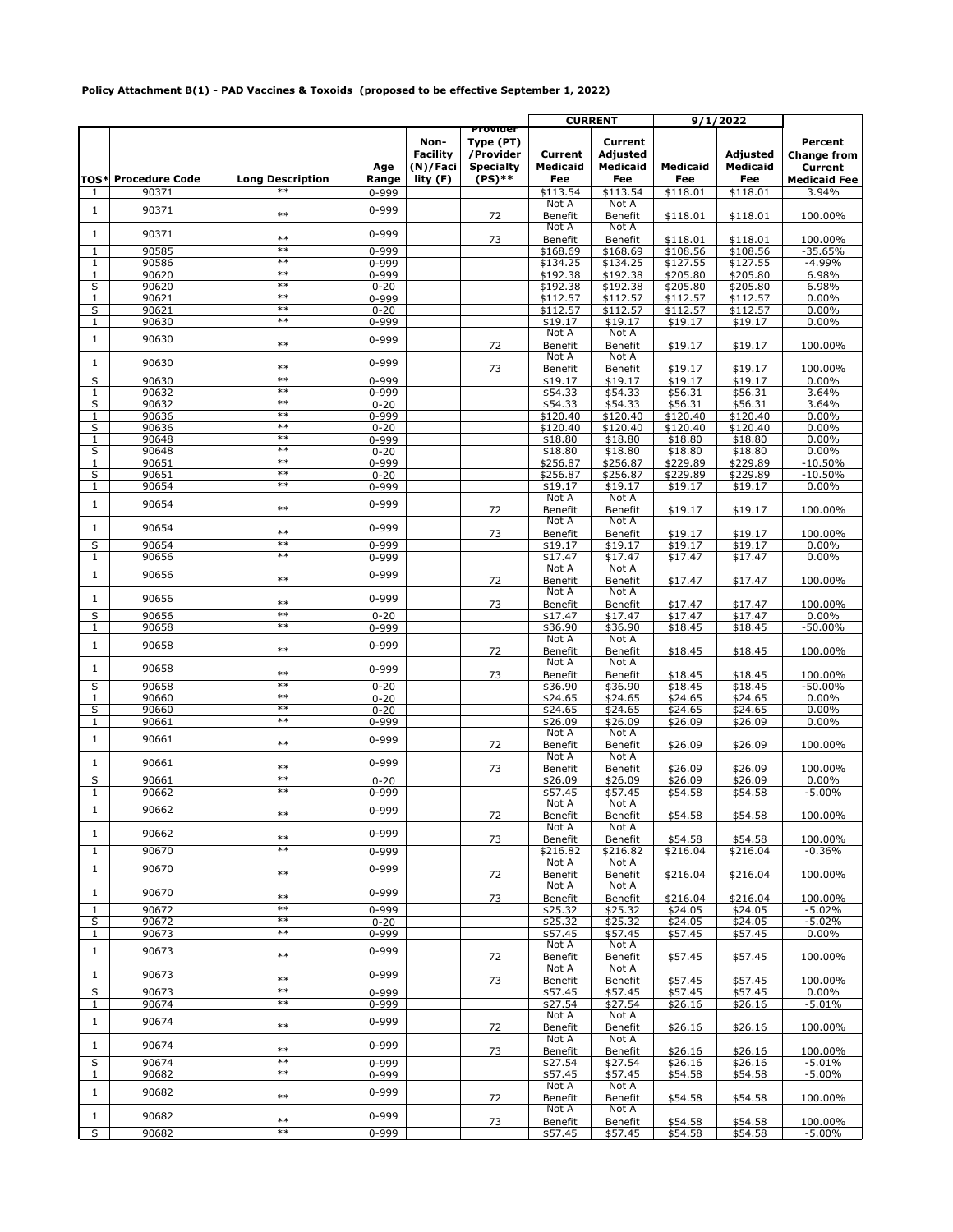#### **Policy Attachment B(1) - PAD Vaccines & Toxoids (proposed to be effective September 1, 2022)**

|                   |                            |                                                                                                          |                   |                                                 |                                                                    |                                   | <b>CURRENT</b>                         |                      | 9/1/2022                    |                                                                 |
|-------------------|----------------------------|----------------------------------------------------------------------------------------------------------|-------------------|-------------------------------------------------|--------------------------------------------------------------------|-----------------------------------|----------------------------------------|----------------------|-----------------------------|-----------------------------------------------------------------|
|                   | <b>TOS* Procedure Code</b> | <b>Long Description</b>                                                                                  | Age<br>Range      | Non-<br><b>Facility</b><br>(N)/Faci<br>lity (F) | Provider<br>Type (PT)<br>/Provider<br><b>Specialty</b><br>$(PS)**$ | Current<br><b>Medicaid</b><br>Fee | Current<br>Adjusted<br>Medicaid<br>Fee | Medicaid<br>Fee      | Adjusted<br>Medicaid<br>Fee | Percent<br><b>Change from</b><br>Current<br><b>Medicaid Fee</b> |
| 1                 | 90686                      | $**$                                                                                                     | $0 - 999$         |                                                 |                                                                    | \$18.45                           | \$18.45                                | \$17.52              | \$17.52                     | $-5.04%$                                                        |
| $\mathbf{1}$      | 90686                      | $**$                                                                                                     | $0 - 999$         |                                                 | 72                                                                 | Not A<br>Benefit                  | Not A<br>Benefit                       | \$17.52              | \$17.52                     | 100.00%                                                         |
| $\mathbf{1}$      | 90686                      | $**$                                                                                                     | $0 - 999$         |                                                 | 73                                                                 | Not A<br>Benefit                  | Not A<br>Benefit                       | \$17.52              | \$17.52                     | 100.00%                                                         |
| S                 | 90686                      | $**$                                                                                                     | $0 - 20$          |                                                 |                                                                    | \$18.45                           | \$18.45                                | \$17.52              | \$17.52                     | $-5.04%$                                                        |
| 1                 | 90688                      | $**$                                                                                                     | 0-999             |                                                 |                                                                    | \$18.06                           | \$18.06                                | \$17.16              | \$17.16                     | $-4.98%$                                                        |
| $\mathbf{1}$      | 90688                      | $**$                                                                                                     | $0 - 999$         |                                                 | 72                                                                 | Not A<br>Benefit                  | Not A<br>Benefit                       | \$17.16              | \$17.16                     | 100.00%                                                         |
| $\mathbf{1}$      | 90688                      | $**$                                                                                                     | $0 - 999$         |                                                 | 73                                                                 | Not A<br>Benefit                  | Not A<br>Benefit                       | \$17.16              | \$17.16                     | 100.00%                                                         |
| S                 | 90688                      | $**$                                                                                                     | $0 - 20$          |                                                 |                                                                    | \$18.06                           | \$18.06                                | \$17.16              | \$17.16                     | $-4.98%$                                                        |
| 1                 | 90707                      | $**$<br>$**$                                                                                             | 0-999             |                                                 |                                                                    | \$88.20                           | \$88.20                                | \$88.20              | \$88.20                     | 0.00%                                                           |
| S                 | 90707                      | $**$                                                                                                     | $0 - 20$          |                                                 |                                                                    | \$88.20                           | \$88.20                                | \$88.20              | \$88.20                     | 0.00%                                                           |
| $\mathbf{1}$<br>S | 90713<br>90713             | $**$                                                                                                     | 0-999<br>$0 - 20$ |                                                 |                                                                    | \$39.48<br>\$39.48                | \$39.48<br>\$39.48                     | \$39.48<br>\$39.48   | \$39.48<br>\$39.48          | 0.00%<br>0.00%                                                  |
| 1                 | 90714                      | $**$                                                                                                     | $0 - 999$         |                                                 |                                                                    | \$22.71                           | \$22.71                                | \$24.82              | \$24.82                     | 9.29%                                                           |
| S                 | 90714                      | $**$                                                                                                     | $0 - 20$          |                                                 |                                                                    | \$22.71                           | \$22.71                                | \$24.82              | \$24.82                     | 9.29%                                                           |
| 1                 | 90715                      | $**$                                                                                                     | 0-999             |                                                 |                                                                    | \$30.48                           | \$30.48                                | \$31.91              | \$31.91                     | 4.69%                                                           |
| S                 | 90715                      | $**$                                                                                                     | $0 - 20$          |                                                 |                                                                    | \$30.48                           | \$30.48                                | \$31.91              | \$31.91                     | 4.69%                                                           |
| 1                 | 90716                      | $**$                                                                                                     | 0-999             |                                                 |                                                                    | \$152.88                          | \$152.88                               | \$152.88             | \$152.88                    | $0.00\%$                                                        |
| S                 | 90716                      | $**$                                                                                                     | $0 - 20$          |                                                 |                                                                    | \$152.88                          | \$152.88                               | \$152.88             | \$152.88                    | $0.00\%$                                                        |
| 1                 | 90732                      | $**$                                                                                                     | 0-999             |                                                 |                                                                    | \$112.98                          | \$112.98                               | \$112.70             | \$112.70                    | $-0.25%$                                                        |
| $\mathbf{1}$      | 90732                      | $**$                                                                                                     | 0-999             |                                                 | 72                                                                 | Not A<br>Benefit                  | Not A<br>Benefit                       | \$112.70             | \$112.70                    | 100.00%                                                         |
| $\mathbf{1}$      | 90732                      | $**$                                                                                                     | $0 - 999$         |                                                 | 73                                                                 | Not A<br>Benefit                  | Not A<br>Benefit                       | \$112.70             | \$112.70                    | 100.00%                                                         |
| S                 | 90732                      | $**$                                                                                                     | $0 - 20$          |                                                 |                                                                    | \$112.98                          | \$112.98                               | \$112.70<br>Not A    | \$112.70<br>Not A           | $-0.25%$                                                        |
| $\mathbf{1}$      | 90733                      | $**$                                                                                                     | $0 - 20$          |                                                 |                                                                    | \$122.55                          | \$122.55                               | Benefit              | Benefit                     | $-100.00\%$                                                     |
| 1                 | 90734                      | $**$<br>$**$                                                                                             | 0-999             |                                                 |                                                                    | \$150.23                          | \$150.23                               | \$150.23             | \$150.23                    | 0.00%                                                           |
| S<br>1            | 90734<br>90736             | $**$                                                                                                     | $0 - 20$<br>0-999 |                                                 |                                                                    | \$150.23<br>\$228.40              | \$150.23<br>\$228.40                   | \$150.23<br>\$228.40 | \$150.23<br>\$228.40        | 0.00%<br>$0.00\%$                                               |
| 1                 | 90740                      | $**$                                                                                                     | $0 - 999$         |                                                 |                                                                    | \$132.61                          | \$132.61                               | \$125.98             | \$125.98                    | $-5.00%$                                                        |
| $\mathbf{1}$      | 90740                      | $**$                                                                                                     | $0 - 999$         |                                                 | 72                                                                 | Not A<br>Benefit                  | Not A<br>Benefit                       | \$125.98             | \$125.98                    | 100.00%                                                         |
| $\mathbf{1}$      | 90740                      | $**$                                                                                                     | $0 - 999$         |                                                 | 73                                                                 | Not A<br>Benefit                  | Not A<br>Benefit                       | \$125.98             | \$125.98                    | 100.00%                                                         |
| $\mathbf{1}$      | 90746                      | $**$                                                                                                     | 0-999             |                                                 |                                                                    | \$65.62                           | \$65.62                                | \$62.33              | \$62.33                     | $-5.01%$                                                        |
| S                 | 90746                      | $**$                                                                                                     | $0 - 20$          |                                                 |                                                                    | \$65.62                           | \$65.62                                | \$62.33              | \$62.33                     | $-5.01%$                                                        |
| $\mathbf{1}$      | 90747                      | $**$<br>$**$                                                                                             | 0-999             |                                                 |                                                                    | \$132.61                          | \$132.61                               | \$125.98             | \$125.98                    | $-5.00%$                                                        |
| $\mathbf{1}$      | 90747                      |                                                                                                          | 0-999             |                                                 | 72                                                                 | \$132.61<br>Not A                 | \$132.61<br>Not A                      | \$125.98             | \$125.98                    | $-5.00%$                                                        |
| $\mathbf{1}$      | 90747                      | $**$                                                                                                     | 0-999             |                                                 | 73                                                                 | Benefit                           | Benefit                                | \$125.98<br>Not A    | \$125.98<br>Not A           | 100.00%                                                         |
| $\mathbf{1}$      | 90748                      | $**$                                                                                                     | $0 - 20$          |                                                 |                                                                    | \$13.55                           | \$13.55                                | Benefit              | Benefit                     | $-100.00\%$                                                     |
| $\mathbf{1}$      | 90756                      | $**$                                                                                                     | $0 - 999$         |                                                 |                                                                    | \$26.10                           | \$26.10                                | \$24.79              | \$24.79                     | $-5.02%$                                                        |
| $\mathbf{1}$      | 90756                      | $**$                                                                                                     | 0-999             |                                                 | 72                                                                 | Not A<br>Benefit                  | Not A<br>Benefit                       | \$24.79              | \$24.79                     | 100.00%                                                         |
| $\mathbf{1}$      | 90756                      |                                                                                                          | $0 - 999$         |                                                 |                                                                    | Not A                             | Not A                                  |                      |                             |                                                                 |
| S                 | 90756                      | $**$<br>$**$                                                                                             | 0-999             |                                                 | 73                                                                 | Benefit<br>\$26.10                | Benefit<br>\$26.10                     | \$24.79<br>\$24.79   | \$24.79<br>\$24.79          | 100.00%<br>$-5.02%$                                             |
| $\mathbf{1}$      | J1571                      | injection, hepatitis b immune<br>globulin (hepagam b),                                                   | 0-999             |                                                 |                                                                    |                                   |                                        |                      |                             |                                                                 |
| $\mathbf{1}$      | J1571                      | intramuscular, 0.5 ml<br>injection, hepatitis b immune<br>globulin (hepagam b),<br>intramuscular, 0.5 ml | 0-999             |                                                 | 72                                                                 | \$65.61<br>Not A<br>Benefit       | \$65.61<br>Not A<br>Benefit            | \$62.70<br>\$62.70   | \$62.70<br>\$62.70          | $-4.44%$<br>100.00%                                             |
| $\mathbf{1}$      | J1571                      | injection, hepatitis b immune<br>globulin (hepagam b),<br>intramuscular, 0.5 ml                          | 0-999             |                                                 | 73                                                                 | Not A<br>Benefit                  | Not A<br>Benefit                       | \$62.70              | \$62.70                     | 100.00%                                                         |
| $\mathbf{1}$      | J1573                      | injection, hepatitis b immune<br>globulin (hepagam b),<br>intravenous, 0.5 ml                            | 0-999             |                                                 |                                                                    | \$91.11                           | \$91.11                                | \$91.11              | \$91.11                     | $0.00\%$                                                        |
| $\mathbf{1}$      | J1573                      | injection, hepatitis b immune<br>globulin (hepagam b),<br>intravenous, 0.5 ml                            | 0-999             |                                                 | 72                                                                 | Not A<br>Benefit                  | Not A<br>Benefit                       | \$91.11              | \$91.11                     | 100.00%                                                         |
| 1                 | J1573                      | injection, hepatitis b immune<br>globulin (hepagam b),<br>intravenous, 0.5 ml                            | 0-999             |                                                 | 73                                                                 | Not A<br>Benefit                  | Not A<br>Benefit                       | \$91.11              | \$91.11                     | 100.00%                                                         |

1 S **\*Type of Service (TOS)** Medical Services Texas Health Steps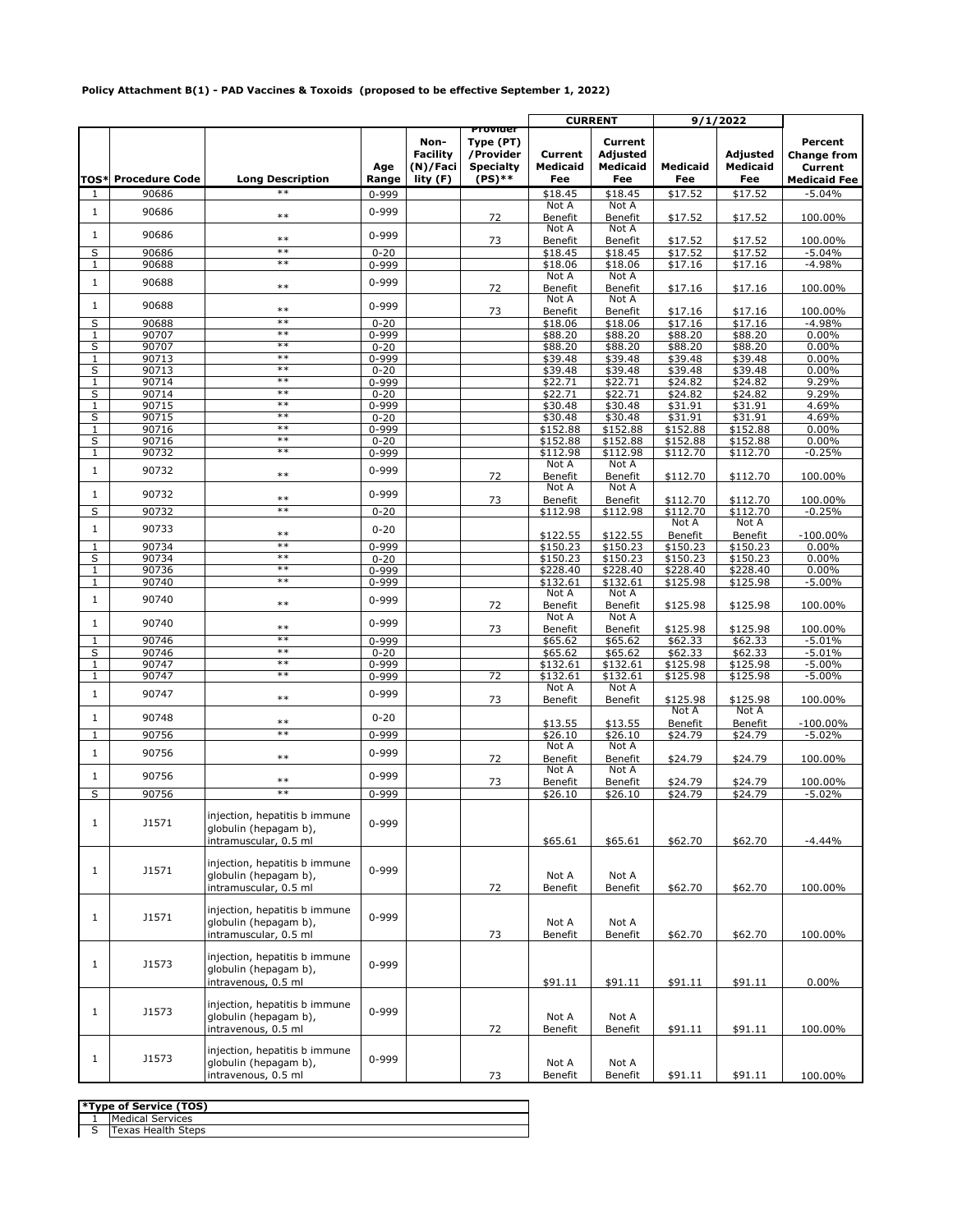#### **Policy Attachment B(1) - PAD Vaccines & Toxoids (proposed to be effective September 1, 2022)**

|                                               |                              |                         |       |                                     |                                                        |                            | <b>CURRENT</b>                         | 9/1/2022 |                             |                                            |
|-----------------------------------------------|------------------------------|-------------------------|-------|-------------------------------------|--------------------------------------------------------|----------------------------|----------------------------------------|----------|-----------------------------|--------------------------------------------|
|                                               |                              |                         | Aae   | Non-<br><b>Facility</b><br>(N)/Faci | Provider<br>Type (PT)<br>/Provider<br><b>Specialty</b> | Current<br><b>Medicaid</b> | Current<br><b>Adjusted</b><br>Medicaid | Medicaid | Adiusted<br><b>Medicaid</b> | Percent<br><b>Change from I</b><br>Current |
|                                               | <b>TOS* Procedure Code  </b> | <b>Long Description</b> | Range | lity (F)                            | $(PS)**$                                               | Fee                        | Fee                                    | Fee      | Fee                         | <b>Medicaid Fee l</b>                      |
| <b>Provider Type/Provider Specialty</b>       |                              |                         |       |                                     |                                                        |                            |                                        |          |                             |                                            |
| 72 INEPHROLOGY (HEMODIALYSIS, RENAL DIALYSIS) |                              |                         |       |                                     |                                                        |                            |                                        |          |                             |                                            |
|                                               | 73 RENAL DIALYSIS FACILITY   |                         |       |                                     |                                                        |                            |                                        |          |                             |                                            |

\*\* Required Notice: The five-character code included in this notice is obtained from the Current Procedural Terminology (CPT®), copyright 2022 by the APMA as a listing of descriation (AMA). CPT is developed Notice: The fiv